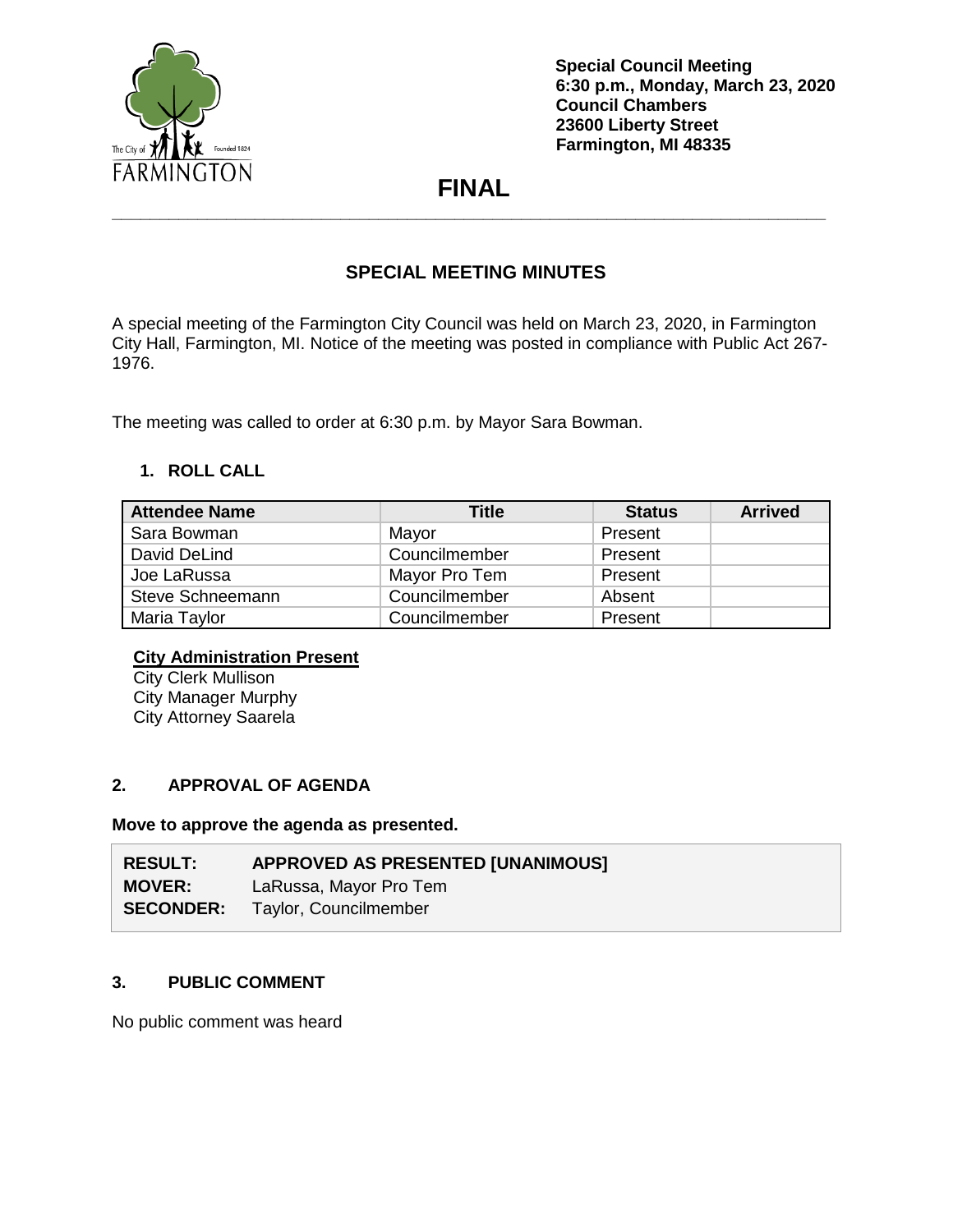#### **4. CONSIDERATION TO APPROVE MICHIGAN DEPARTMENT OF NATURAL RESOURCES TRUST FUND GRANT RESOLUTION FOR DRAKE PARK FACILITIES IMPROVEMENT**

City Manager Murphy explained the need to approve two resolutions required to submit grant applications to the Michigan Department of Natural Resources. These grants would commit matching funds for improvements to Drake Park. The Natural Resources Trust Grant could pay up to 75% of the project costs up to \$300,000.

LaRussa asked if matching funds were appropriately budgeted for both this grant and the following Recreation Passport Grant, and Murphy confirmed that they were. Discussion followed regarding details of budget and fund allocations. Bowman commented that it was good to talk about something other than the virus and she looks forward to making this grant happen in the coming year.

**Move to Approve Michigan Department of Natural Resources Trust Fund Grant Resolution for Drake Park Facilities Improvement.\*\***

| <b>RESULT:</b>   | <b>APPROVED [UNANIMOUS]</b> |
|------------------|-----------------------------|
| <b>MOVER:</b>    | DeLind, Councilmember       |
| <b>SECONDER:</b> | LaRussa, Mayor Pro Tem      |

#### **5. CONSIDERATION TO APPROVE MICHIGAN DEPARTMENT OF NATURAL RESOURCES RECREATION PASSPORT GRANT RESOLUTION FOR DRAKE PARK FACILITIES IMPROVEMENT**

Murphy reiterated the need for these grants and explained that the Recreation Passport Grant Program could pay up to 50% of the project costs up to \$150,000.

**Move to approve Michigan Department of Natural Resources Recreation Passport Grant Resolution for Drake Park Facilities Improvement.\*\***

| <b>RESULT:</b>   | <b>APPROVED [UNANIMOUS]</b> |
|------------------|-----------------------------|
| <b>MOVER:</b>    | Taylor, Councilmember       |
| <b>SECONDER:</b> | DeLind, Councilmember       |

### **6. DISCUSS STATE OF MICHIGAN EXECUTIVE ORDER 2020-15**

City Attorney Saarela gave some options for Council to consider to allow holding public meetings virtually as allowed by Executive Order 2020-15. Council indicated that they wanted to hold their upcoming meetings remotely rather than cancel any.

Discussion was also held about going forward with plans to have a goal setting meeting currently scheduled for April 4<sup>th</sup> by holding it remotely. Discussion led to Council indicating that they would be willing to wait until after the EO 2020-15 expires on April 13<sup>th</sup> to see if there was a possibility to meet in person before the beginning of May. Murphy indicated that he would send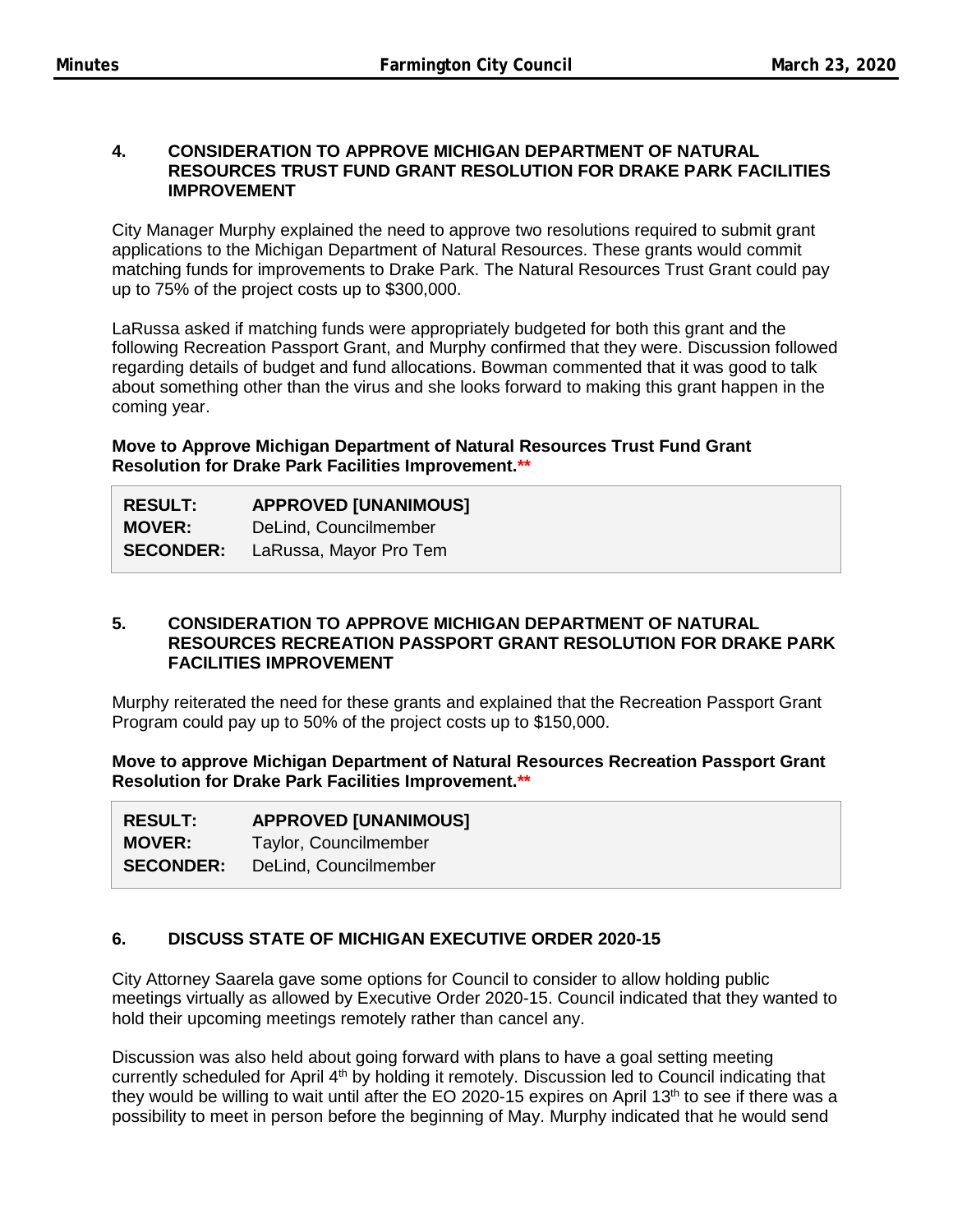out goals from the last goal setting meeting with notes about how or whether they were accomplished.

### **7. CONSIDERATION TO APPROVE RESOLUTION DECLARING LOCAL STATE OF EMERGENCY (COVID-19)**

Murphy introduced a resolution to declare a Local State of Emergency as a result of the COVID-19 virus, which is provided for in the State Emergency Act, Act 390 of 1976, MCL 20.401, *et seq*. A local state of emergency gives a municipality like Farmington various additional authority and options to deal with emergency situations and disasters. This resolution would declare a Local State of Emergency to be in effect until the Governor's State of Emergency is terminated or the City Council terminates the local state of emergency. Several items included in the resolution are confirming the appropriateness of the City Manager closing municipal buildings and facilities to the public, acknowledging his authority to determine staffing throughout this situation, authorizes the City Manager to do appropriate things during the emergency situation some of which might otherwise come to City Council—to make sure that there is continuity in City business operations, and addresses public meetings held during the declaration.

City Attorney Saarela clarified items in the resolution and was available for Council questions. Bowman asked if there might be some Federal funds that could trickle down to Farmington as a result of this declaration, and Murphy reported that Farmington Hills and possibly Novi were also considering similar resolutions for that reason. LaRussa asked about the Emergency Support Plan put in place in 2015 and whether Murphy felt this was adequate to this scenario. Murphy explained that this situation could not be anticipated and the plan was not specific to this pandemic. He explained that it meant that reciprocal needs would be filled between municipalities for mutual service. LaRussa recommended revisiting the Emergency Preparedness Plan in the future to add this kind of scenario.

### **Move to approve Resolution Declaring Local State of Emergency (COVID-19).\*\***

| <b>RESULT:</b>   | <b>APPROVED [UNANIMOUS]</b> |
|------------------|-----------------------------|
| <b>MOVER:</b>    | Taylor, Councilmember       |
| <b>SECONDER:</b> | DeLind, Councilmember       |

### **8. OTHER BUSINESS**

Murphy talked about essential employee plans he is required to implement and other plans that have been considered, explaining current intent to keep employees as safe as possible. He also discussed a pay plan to keep employees "whole".

Murphy noted that there might be budget process changes brought on by skeleton crew, and that the final document might not be as "pretty" as usual, but would be complete. Bowman instructed him to do the best that he could to include charts and graphs that will enable them to have a complete understanding of the analysis.